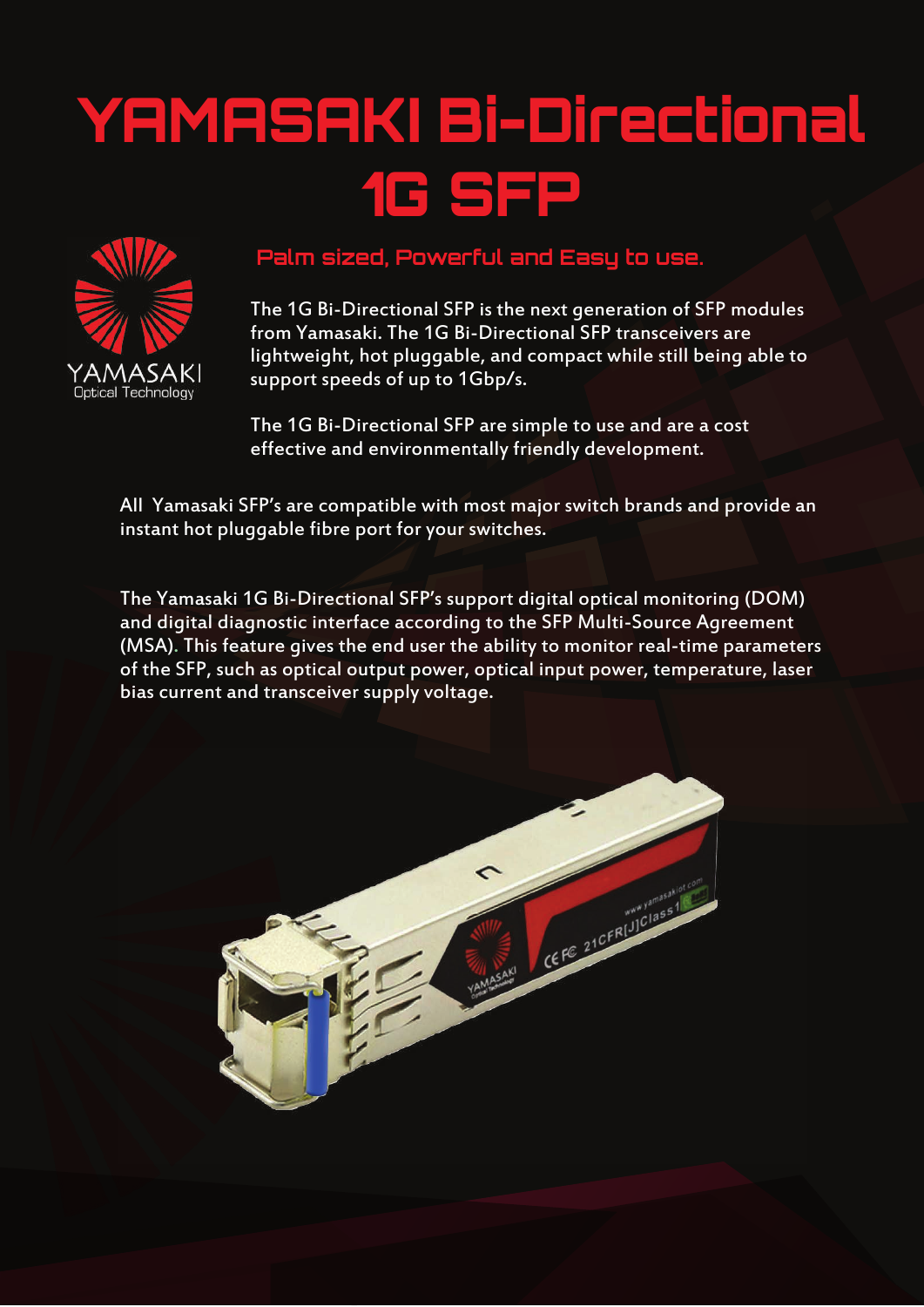| <b>Operating Temperature:</b> | 0°C to 70°C                |
|-------------------------------|----------------------------|
| <b>Power Supply:</b>          | Single + 3.3V Power Supply |
| Application:                  | 1Gbps                      |
| Cable Type:                   | Singlemode                 |

|                 | Módel                                            |                  | G BiDi SFPS |            |
|-----------------|--------------------------------------------------|------------------|-------------|------------|
| <b>SEP Type</b> | Transmit and<br>Receive Wayelength<br>Range (nm) | <b>Distance</b>  | Source      | Connector  |
| S41314L-3B      | Tx1310nm<br><b>Rx1490nm</b>                      | 3km              | FP+PIN      | Simplex LC |
| S41314L-3Y      | Tx1490nm<br>Rx1310nm                             | 3km              | FP+PIN      | Simplex LC |
| S41314L-10B     | Tx1310nm<br>Rx1490nm                             | 10km             | FP+PIN      | Simplex LC |
| S41314L-10Y     | Tx1490nm<br><b>Rx1310nm</b>                      | 10 <sub>km</sub> | FP+PIN      | Simplex LC |
| S41314L-20B     | Tx1310nm<br><b>Rx1490nm</b>                      | 20 <sub>km</sub> | FP+PIN      | Simplex LC |
| S41314L-20Y     | Tx1490nm<br><b>Rx1310nm</b>                      | 20 <sub>km</sub> | FP+PIN      | Simplex LC |
| S41314L-40B     | Tx1310nm<br><b>Rx1490nm</b>                      | 40km             | DFB+PIN     | Simplex LC |
| S41314L-40Y     | Tx1490nm<br>Rx1310nm                             | 40 <sub>km</sub> | DFB+PIN     | Simplex LC |
| S41314L-80B     | Tx1490nm<br><b>Rx1550nm</b>                      | 80km             | DFB+PIN     | Simplex LC |
| S41314L-80Y     | Tx1550nm<br><b>Rx1490nm</b>                      | 80km             | DFB+PIN     | Simplex LC |